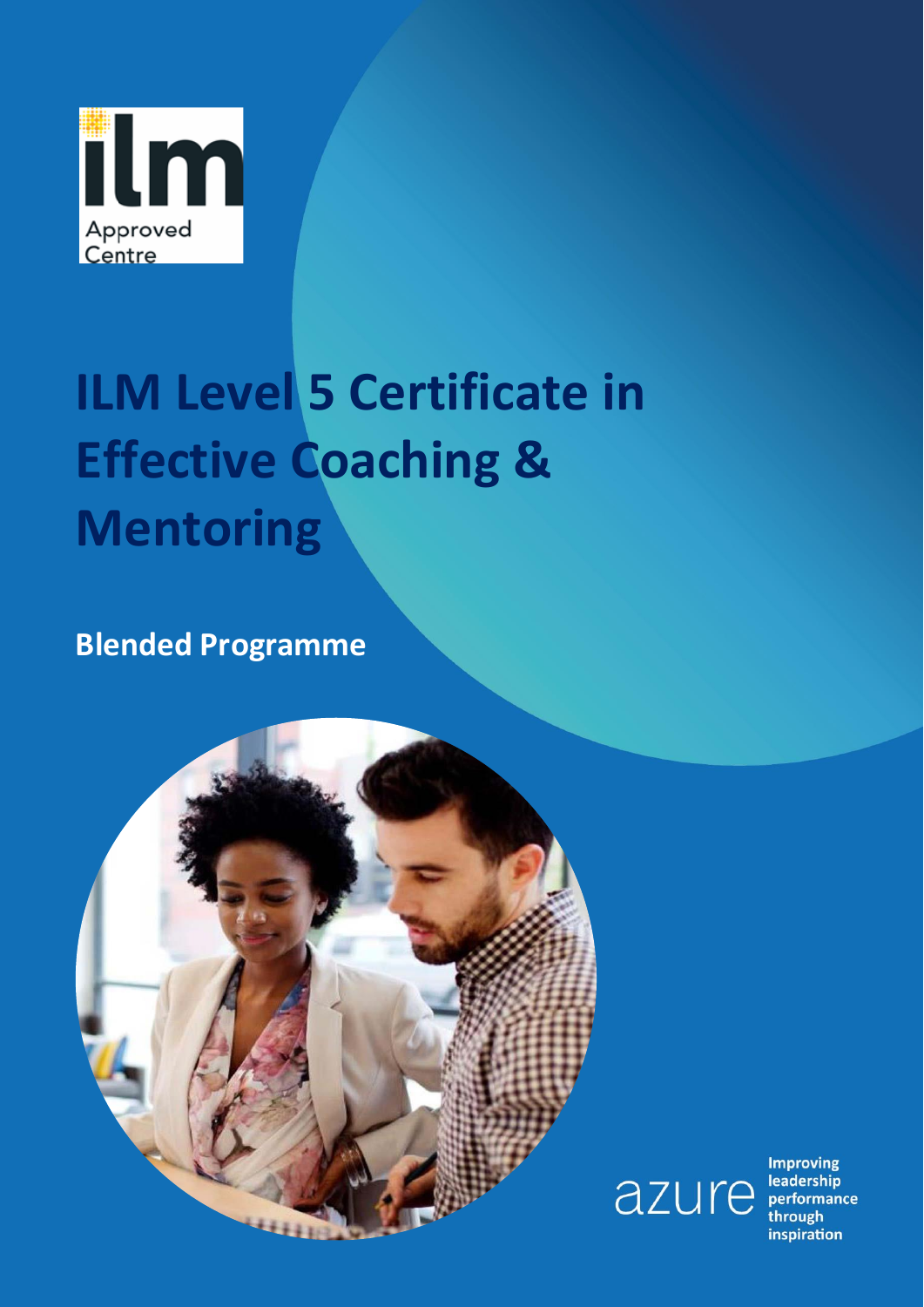

### **Coaching is one of the most effective ways to empower others and bring out the best in them. How would you like to gain a qualification to give you the skill and confidence to coach really well?**

**"Adapted well to virtual world good break outs and well-paced."**

**"Well done on transferring a face-to-face course onto online learning. It worked really well and was thoroughly enjoyable, I will miss it!"**

**"The tutors and facilitators from Azure are amongst the most supportive and inspirational people I have ever had the pleasure of meeting. The programme allowed me to grow in a safe, supervised environment whilst nurturing me to a place where I felt confident to go out on my own and start to put my new skills into practice."**

**"Perfect! The ability to coach well and develop my practice was my main priority and the programme met these objectives. The facilitators' ability to share their experiences and offer practical insights gave a richness to the programme."**

#### **"10/10. Bang on! Intensive, worthwhile and insightful."**

**"The facilitators have been fantastic. Really engaging, supportive, reassuring, knowledgeable and professional. I started with zero skills and experience and have learnt so much along the way."**

**"I have and will continue to recommend the course to colleagues and peers, it really is that good!"**

**"The quality of teaching and insight into coaching and mentoring was superb. The course was challenging and at times out of my comfort zone, but that's what made it rewarding and beneficial."**

**"The facilitators were wonderful knowledgeable and most importantly approachable."**

**(Quotes from participants on recent programmes)**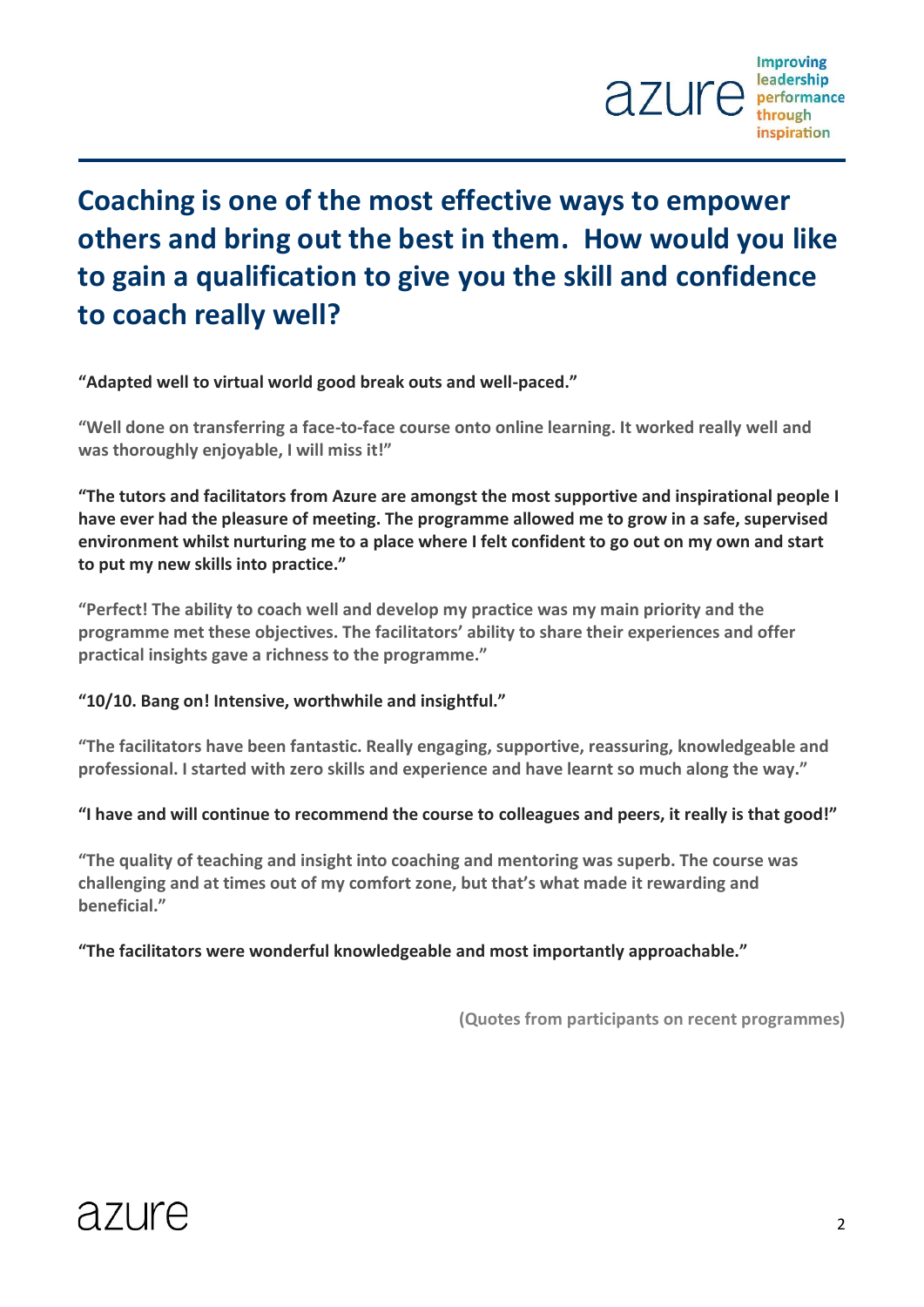A study by the Institute of Leadership and Management (ILM) found that 92% of coached managers felt their performance had improved and 95% saw direct benefits to the organisation.

Participants of the Level 5 programme may be line managers who wish to coach or mentor as part of their everyday role, those who wish to become an internal coach, or individuals taking steps towards becoming and independent as a coach or mentor by providing themselves with a nationally recognised qualification.

This ILM Level 5 qualification consists of:

- Initial one to one conversation
- A 2hr virtual contracting session
- The equivalent of 5 days virtual highly interactive intensive skills development
- Approximately one day of self-directed learning
- Lots of coaching and mentoring skills practise
- 1 1/2 hr assignment webinar recording
- **Tutorial**
- Completion of three assignments including 18 hours of work-related coaching
- A free place on one of our group supervision sessions following the main programme

#### **Benefits:**

- The opportunity to learn from experienced facilitators who spend a high proportion of their time providing executive coaching and mentoring others.
- An enhanced set of practical coaching and mentoring skills that will keep others motivated and performing to the best of their ability.
- Skills to use in every aspect of your life and a wide range of in-work situations.
- The chance to make better use of a development budget by cascading coaching in an organisation.
- Enhanced career prospects and career development opportunities.
- Lots of opportunities to practice developing coaching and mentoring skills during the programme.
- The opportunity to gain effective support and challenge from other participants, who can remain an effective network in the future.
- New levels of self-awareness and growth to enhance your performance.

#### **Venue**

This programme will be blended in nature. The core will take place virtually via Zoom but a number of other methods including self-directed learning will also be utilised.

#### **Fee:**

£1,895 plus VAT per person.

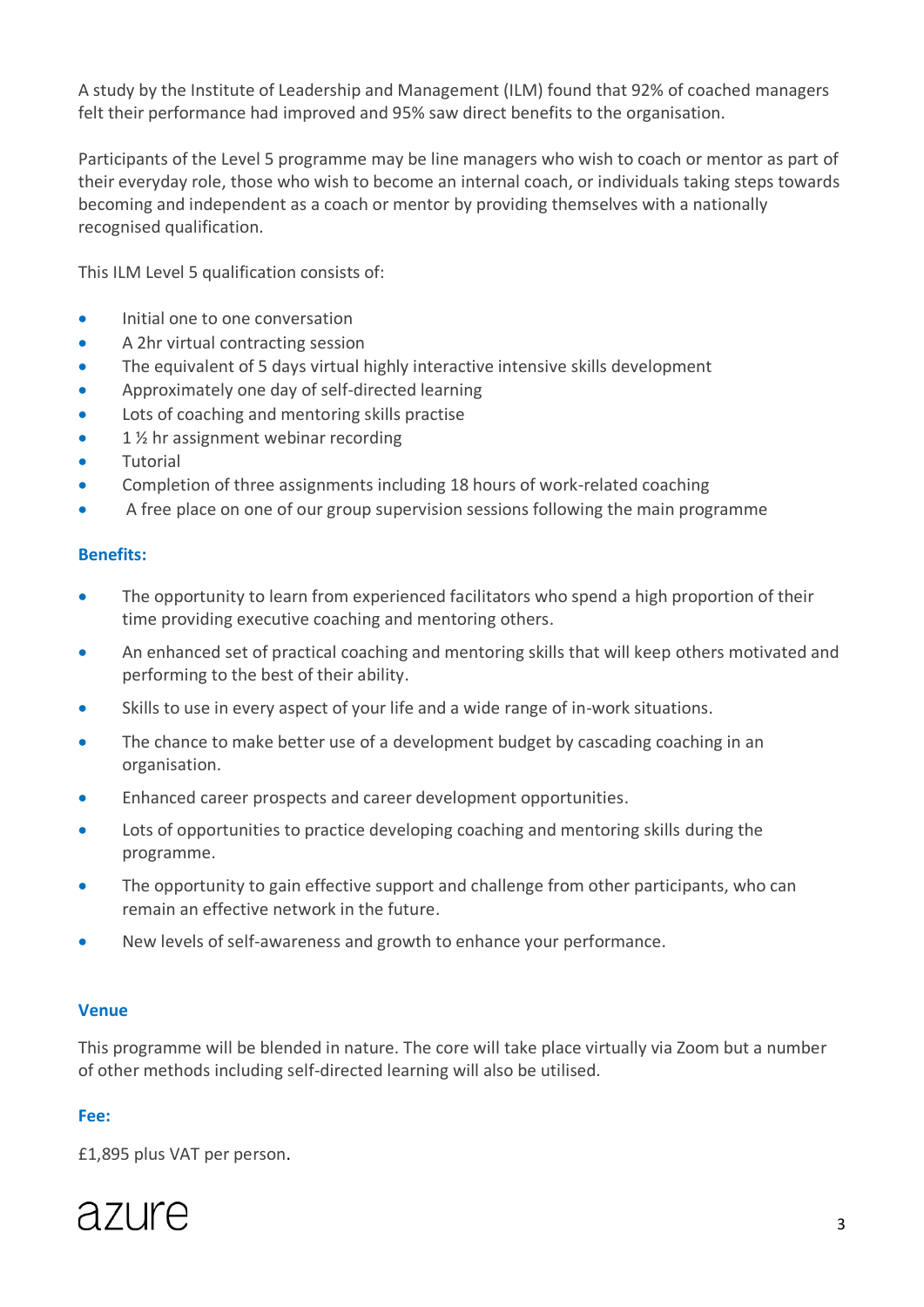### **ILM Level 5 Certificate in Effective Coaching and Mentoring - Programme Outline**

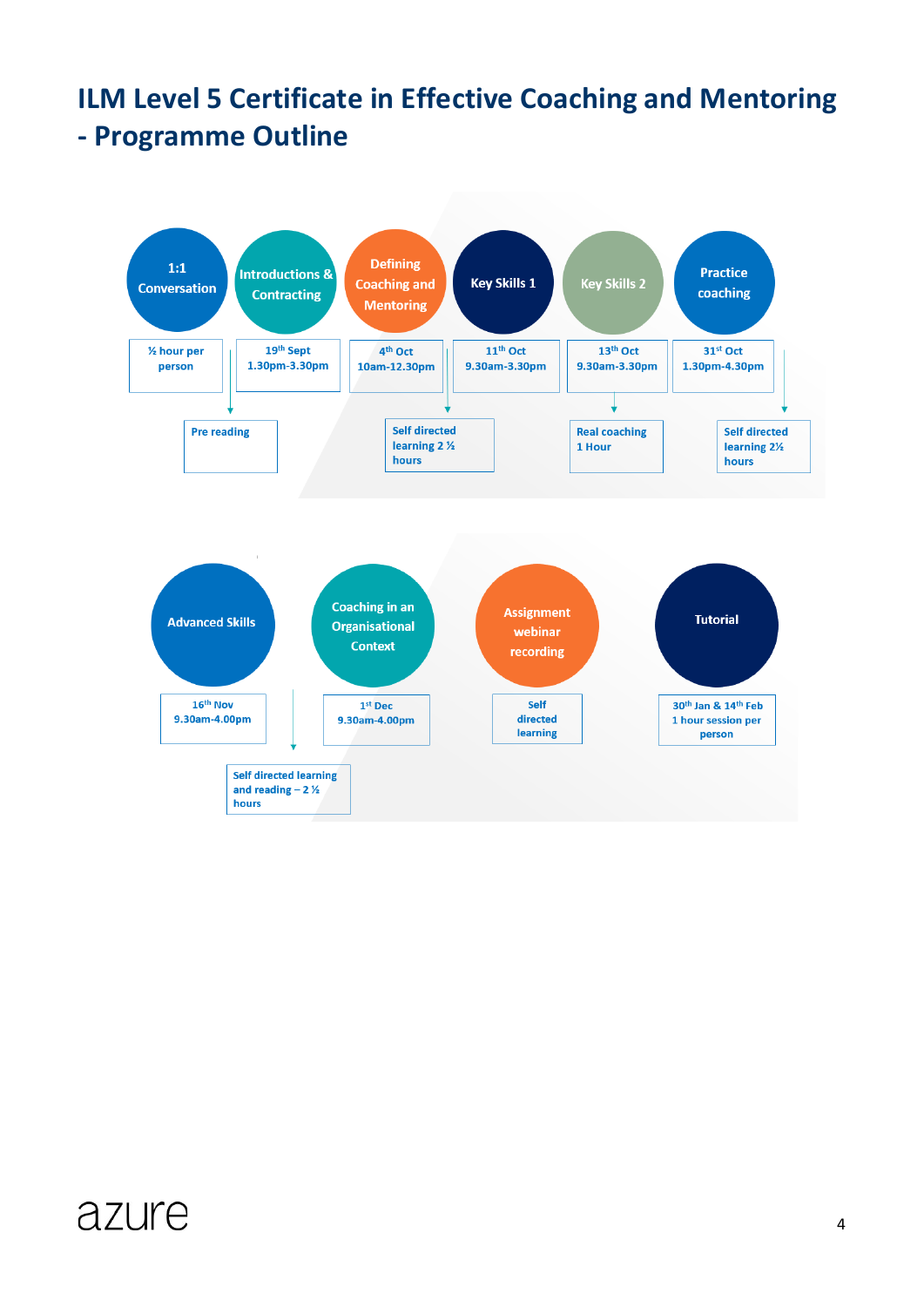### **ILM Level 5 Certificate in Effective Coaching and Mentoring - Programme Content**

### **Introductions and contracting – Tuesday 19th September 2022 (1.30pm – 3.30pm)**

To include:

- An outline of the qualification, its aims, and the benefits to the individual and the organisation
- The format of the programme
- The assessment process
- The candidate support resources available, and the roles and responsibilities of participants, Facilitators and the ILM
- Information on equal opportunities, appeals procedures and support mechanisms
- An introduction to the process of 'contracting'
- Getting to know your fellow participants
- Determining how to gain the most from this programme?

### **Defining Coaching and Mentoring? – Tuesday 4th October 2022 (10am – 12.30pm)**

- What are coaching and mentoring exactly?
- How do coaching and mentoring differ from other development activities?
- Coaching as a leadership style
- Comparing workplace coaching to sports coaching
- Understanding where coaching can be used effectively
- Raising awareness and generating responsibility in coachees/mentees

### **Key Skills 1 – Tuesday 11th October 2022 (9.30am – 3.30pm)**

- Understanding the requisite skills for coaching and mentoring others
- Goal setting in coaching and mentoring
- Building rapport
- Powerful questioning
- Coaching the facilitators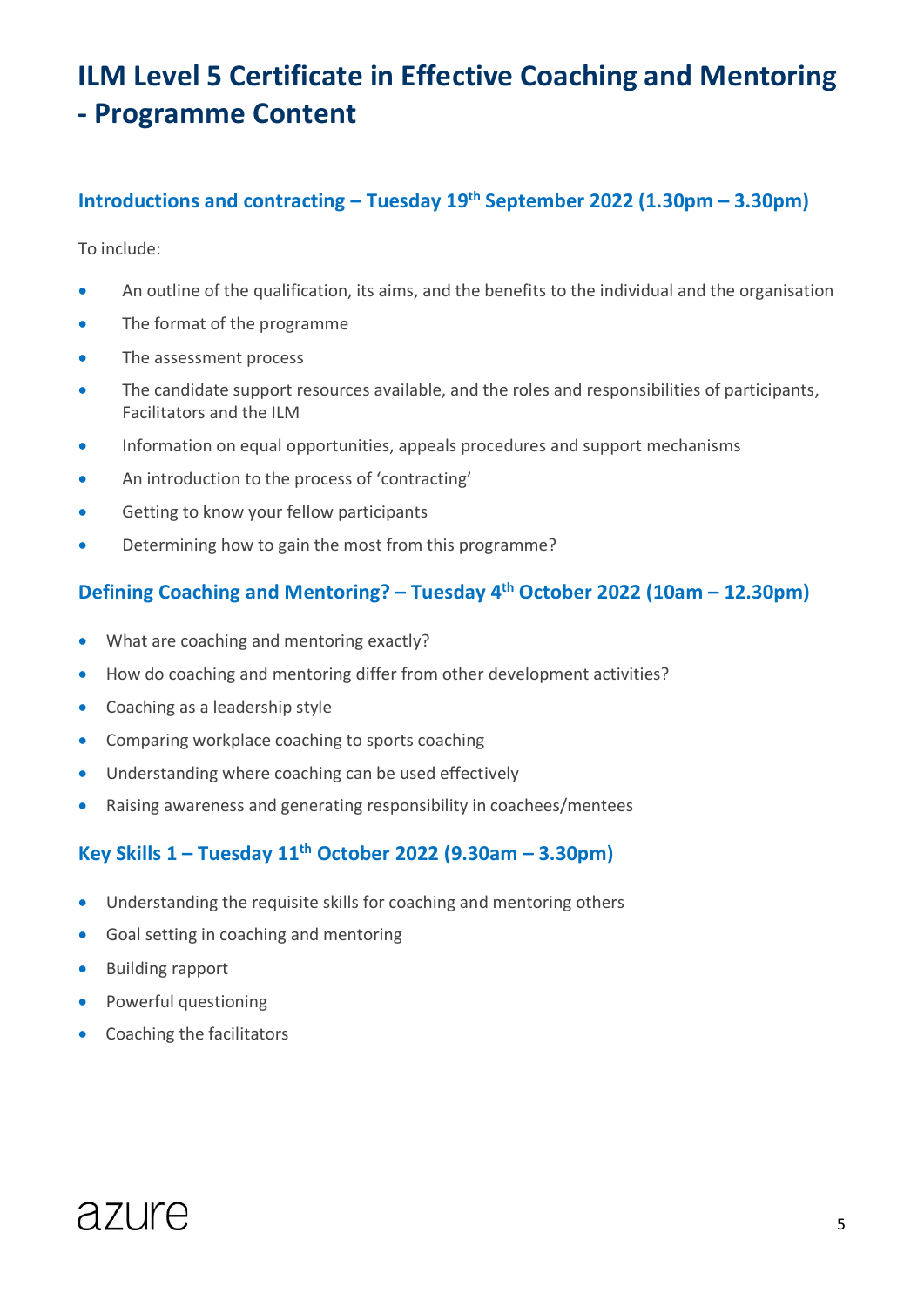### **Key Skills 2 – Thursday 13th October 2022 (9.30am – 3.30pm)**

- Summarising and reflecting
- Authentic listening in coaching and mentoring
- Understanding and using non-verbal behaviour in coaching and mentoring
- Adapting coaching and mentoring to meet different learning styles
- Giving feedback in a coaching and mentoring scenario
- Coaching demonstrations
- Effective contracting for coaching and mentoring

### **Practice Coaching Sessions – Monday 31st October 2022 (1.30pm – 4.30pm)**

- Preparing for peer coaching
- Practice in small learning groups
- Facilitator feedback
- Personal development planning

### **Advanced Skills – Wednesday 16 th November 2022 (9.30am – 4.00pm)**

- Further coaching practice
- Creating the right boundaries for effective coaching
- Recognising your coaching and mentoring 'hot buttons'
- How to conduct effective sponsorship meetings
- Practice in the use of a variety of coaching tools

### **Coaching in an Organisational Context – Thursday 1st December 2022 (9.30am – 4.00pm)**

- Learning from coaching and mentoring schemes in other organisations
- Typical barriers to introducing coaching and mentoring
- The business case for coaching and mentoring
- Learning from good practice/case studies
- Evaluation
- Assessment requirements and follow up processes

### **Assignment Webinar Recording**

An in-depth look into what is required for the programme assignments, including where to find the information in order to answer each question, top tips, common mistakes and FAQs.

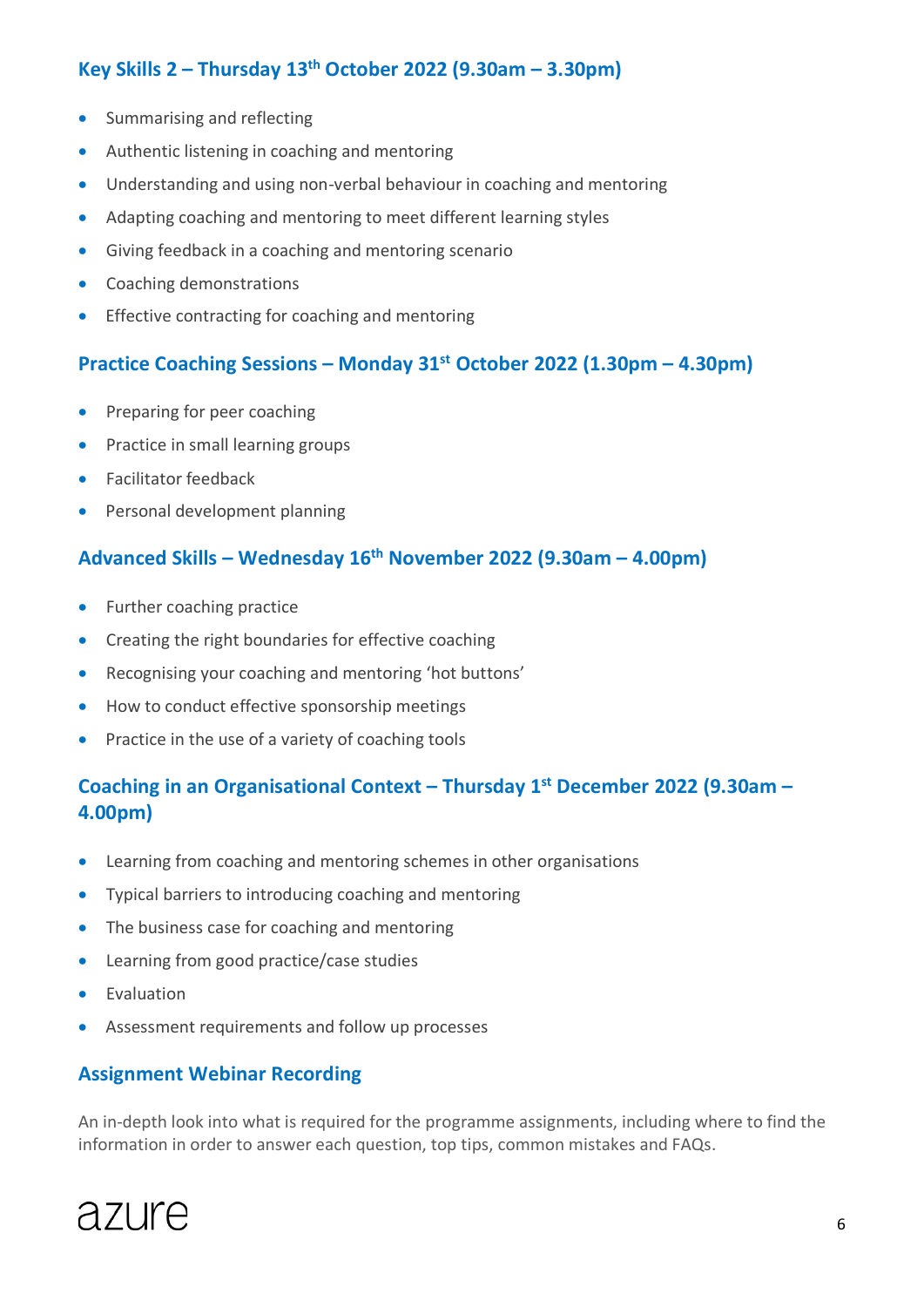### **Tutorial 1 hr (30th January & 14 th February 2023 – Dates & times TBC with individual participants)**

### **Follow Up**

In conjunction with an allocated Azure supervisor, participants will be expected to identify a range of people whom they will coach or mentor and to conduct at least 18 hours of real coaching. Following each session, the participants will record a reflective learning log for discussion with their supervisor. Feedback about practice should also be collected directly from coaches/mentees and ongoing personal development needs identified. This will be used to complete the assignments.

In total, all participants will complete three assignments, details of which will be given during the programme.

### **Free Group Supervision Session**

Group supervision enables coaches and mentors to develop skills, helps them resolve problems that have arisen during practise, ensures coaches and mentors are practising ethically and allows the coach or mentor to gain necessary support from peers and more experienced coaches.

This programme includes **one free group supervision session**. We will be running open group supervision sessions virtually throughout the year.